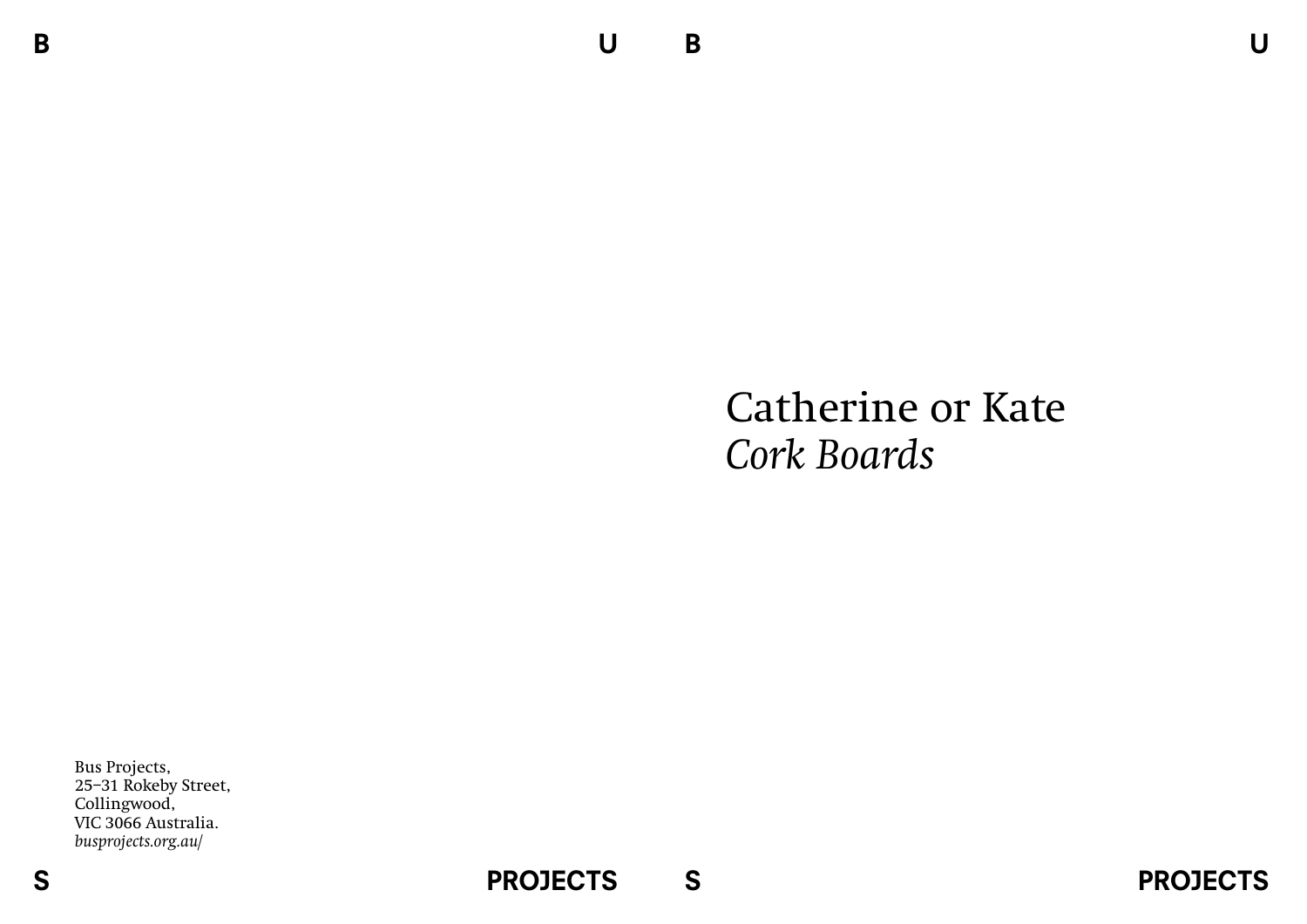Gallery Director: Channon Goodwin Design: Adam Cruickshank

This project has been assisted by the Australian Government through the Australia Council, its arts funding and advisory body.



**Australian Government** 



## Australia Of for the Arts

# **Not** only<br>but also

Bus Projects is an independent arts organisation dedicated to supporting the critical, conceptual and interdisciplinary practices of Australian artists. Since its establishment in 2001, Bus Projects has acted as a space to produce, present, discuss and engage with contemporary art. In addition to its core gallery-based program of exhibitions, events and residencies, Bus Projects collaborates with a range of artists and likeminded organisations to produce projects off-site and within the public realm. Through this diverse programming, Bus Projects continues to be a crucial convergence point for art, artist and audiences.

This exhibition and publication series, *Not Only But Also*, invests in the creation of innovative works by 24 young and emerging Australian artists and writers, forming an integral part of Bus Projects' inaugural artistic program in its new galleries on Rokeby Street in Collingwood.

> Sarah Byrne Juliet RoweJames L Marshall Joseph Breikers Sam Cranstoun Meredith TurnbullVeronica KentKenzee PattersonSebastian Moody Kate MitchellCatherine or Kate $\sim$   $\frac{11}{11}$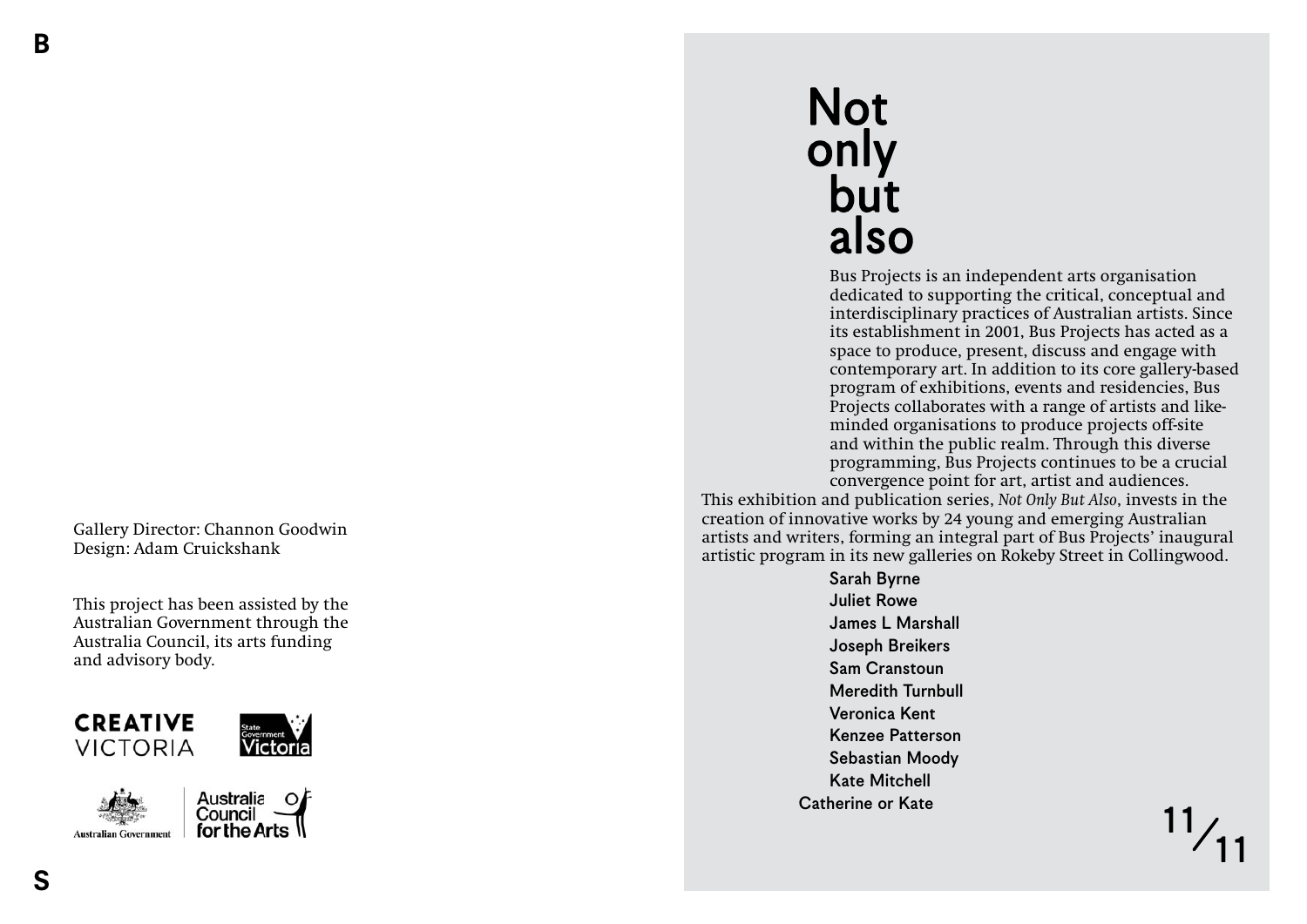

A series of cork boards by Catherine or Kate.

Catherine or Kate*Cork Boards*15.10.14—01.11.14

Catherine Sagin (1986) and Kate Woodcroft (1987) have been working collaboratively since 2008 under various names including 'Catherine or Kate'. They have exhibited at the Institute of Modern Art (Brisbane), Gertrude Contemporary (Melbourne), Museum of Contemporary Art (Sydney) and ARTSPACE (Sydney). They have undertaken residencies in Iceland (Skaftfell Centre) and the UK (Spike Island) and received a JUMP mentorship grant in 2011 to work with duo John Wood and Paul Harrison. With the support of the 2014 Brisbane Lord Mayors Emerging Artist Fellowship Catherine or Kate trained in comedy writing, improvisation and movement at the The Second City Training Centre, Chicago.

## l I

### PROJECTS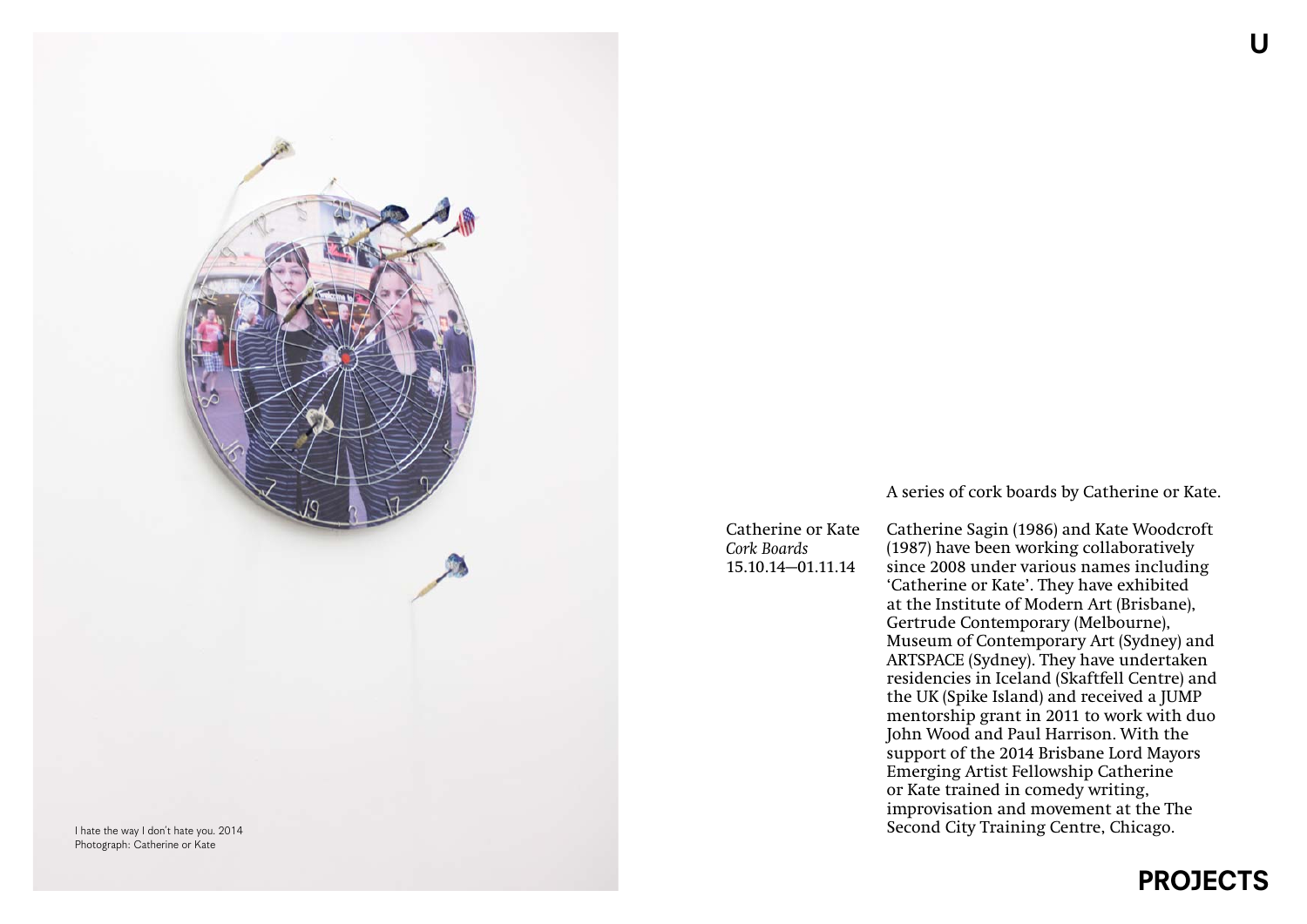### Kate Woodcroft

I am reluctant to write things down. I get afraid that they will never survive the distance from my moment to yours. The page seems a thin cipher for my entire reality  $-$  but it feels good to try to write things that feel true.

This text accompanies a collection of works that Catherine and I made over the past two years (2013-2014). We have been working together as collaborators for six or so years now. Imagine you are in a 6-year relationship with someone. Maybe you are in one? Maybe it is unthinkable to you. I want to suggest how this length of time necessitates movement and conflict.

Catherine and I have written a lot of grant applications that include the phrase 'we are committed to working toward a fulltime career as collaborators'. I wouldn't say this was untrue, but in hindsight what we were suggesting is an almost marital level of commitment. As my work with Catherine snowballed into a serious career choice, we both worked hard to maintain the ease of our early interaction, an ease filled with laughter, agreements and safety. But movement and conflict assert themselves anyway. The work in this publication is the product of all of this. It materialises and documents our love, conflict, insecurity and posturing - for you and each other.

We began 2014 in Chicago as students at Second City Comedy Training Center. It had a strange effect on me. It was very very cold and we had no friends and no car. We took an improvisation class. You can't sit at the back of improvisation class  $-$  it is a funny inversion of a critical theory class. You're a fool if you aren't saying the dumb things that come into your head. I felt vulnerable, lonely and afraid.... feelings that I generally find difficult to welcome. And I hated Catherine. I hated that she seemed ok. I hated that she was going about things with characteristic patience, particularity and openness. How was she not feeling all of this? (Sorry Catherine).

She could sense my hostility and eventually confronted me. I was terrified. I silently left the room and cried alone. I can't remember the next part very clearly. Things softened a little but were still unresolved. A month later we were in another fragile moment. She asked me whether I thought of her as a friend. I said 'I don't know'. I still feel bad about this and am compelled to explain it, as much to myself as to you. In this situation, after a long time in close quarters, sharing ideas, futures, energy, it felt as if she were a part of me. She was subject to every doubt I had, and



177,055,200 Seconds of Working Together. 2014 Documentation from a live performance on google documents.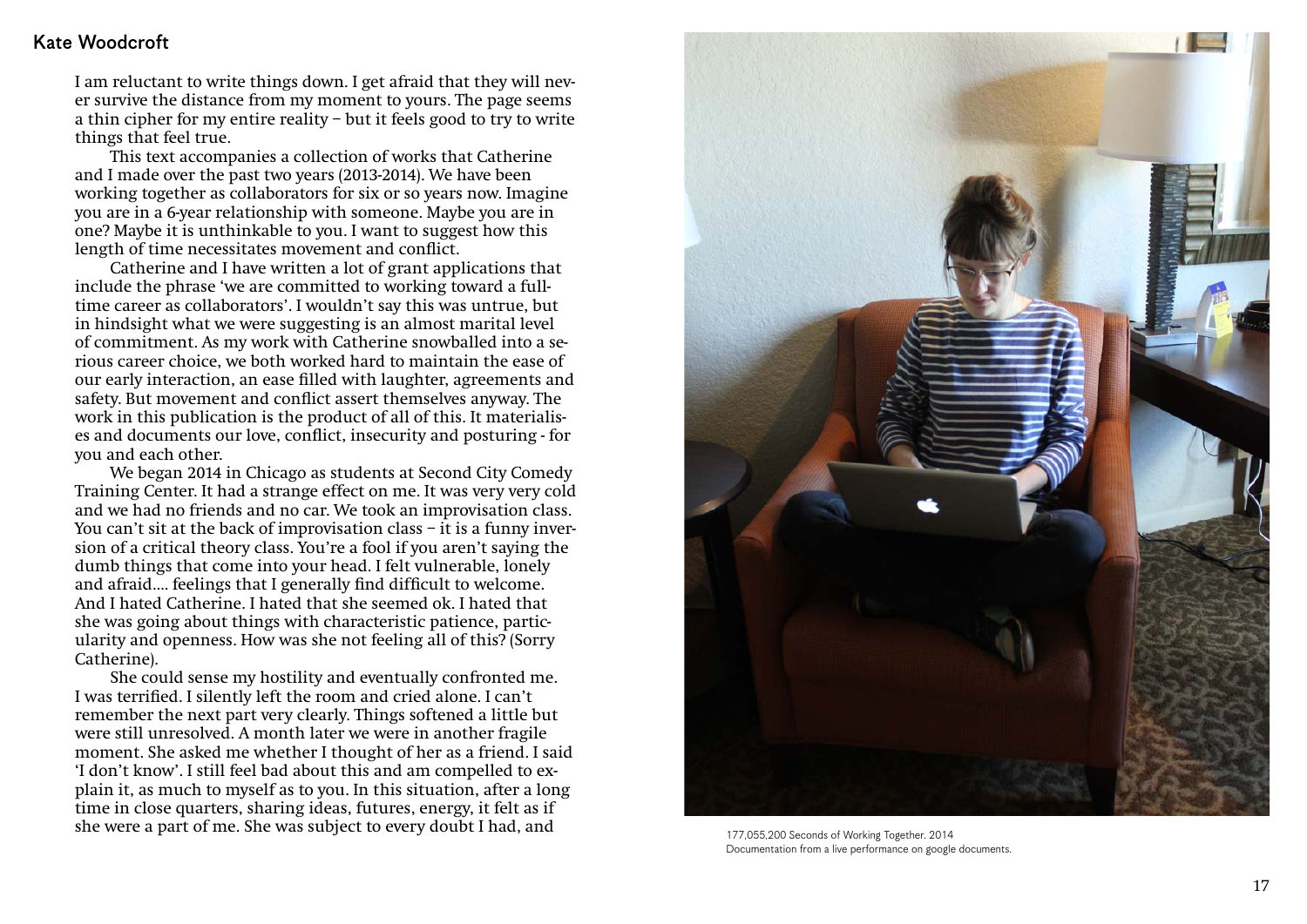

177,055,200 Seconds of Working Together. 2014 Documentation from a live performance on google documents.

not just around my art career. All the darts I threw at myself were aimed at her too. At the time she often seemed mute to me, perhaps as a self-preservation tactic. This opacity only aggravated me more. Ugly. Did I think of her as a friend? Probably not – because she is more than a friend. Catherine has been so pivotal to my development as to feel like a member of my family, which is also to say that my love for her is sometimes obscured by other things.

For the last eight months, after we returned from Chicago, Catherine and I communicated only face-to-face and via post. I am not exactly sure why. Perhaps it was a break disguised as a project (of course it is both). I have said to people that the project was about stripping away all the administration of emails and phone calls to reveal the emotional content of the relationship. This is partly true. It was interesting and thoughtful but also limited. We talked less and the talk was not necessarily more revealing. As I said earlier, text seems a thin medium to me and as I write this I feel keenly the frictions between direct expression and editing, something I also felt writing the letters.

We did an event on Valentines Day of this year reading some of our letters to each other. Catherine began to cry when she read out a line from one of my letters: 'I want us not to feel like we are swimming against the tide regarding the longevity of the collaboration'. Even now I am surprised that I was able to write this to her. I like control and certainty. I like to know where I am headed. I have strongly resisted entertaining possibilities that go against the life path that has been implicitly set out by the tiny moments of fate upon which I rest a mountain of practical determination.

A few days ago I broke the postal communication pledge and texted Catherine – partly out of frustration because we are currently on different continents. We had a video call and she apprehensively told me she has taken a full-time job at a school in Brisbane. I felt relieved. It feels right to relax our grip on this tacit commitment. I am also genuinely happy for her. She is excited about the connections she is making with the students – connections that seem much less mystical than the ones we try to make in our work.

I don't really have a neat way to end this. Catherine and I are not best friends, or sisters, or lovers, or even legal business partners. Our identities conflate and divide in a way that is fascinating and occasionally distressing to me. I continue to process what is revealed and grown by this unique relationship.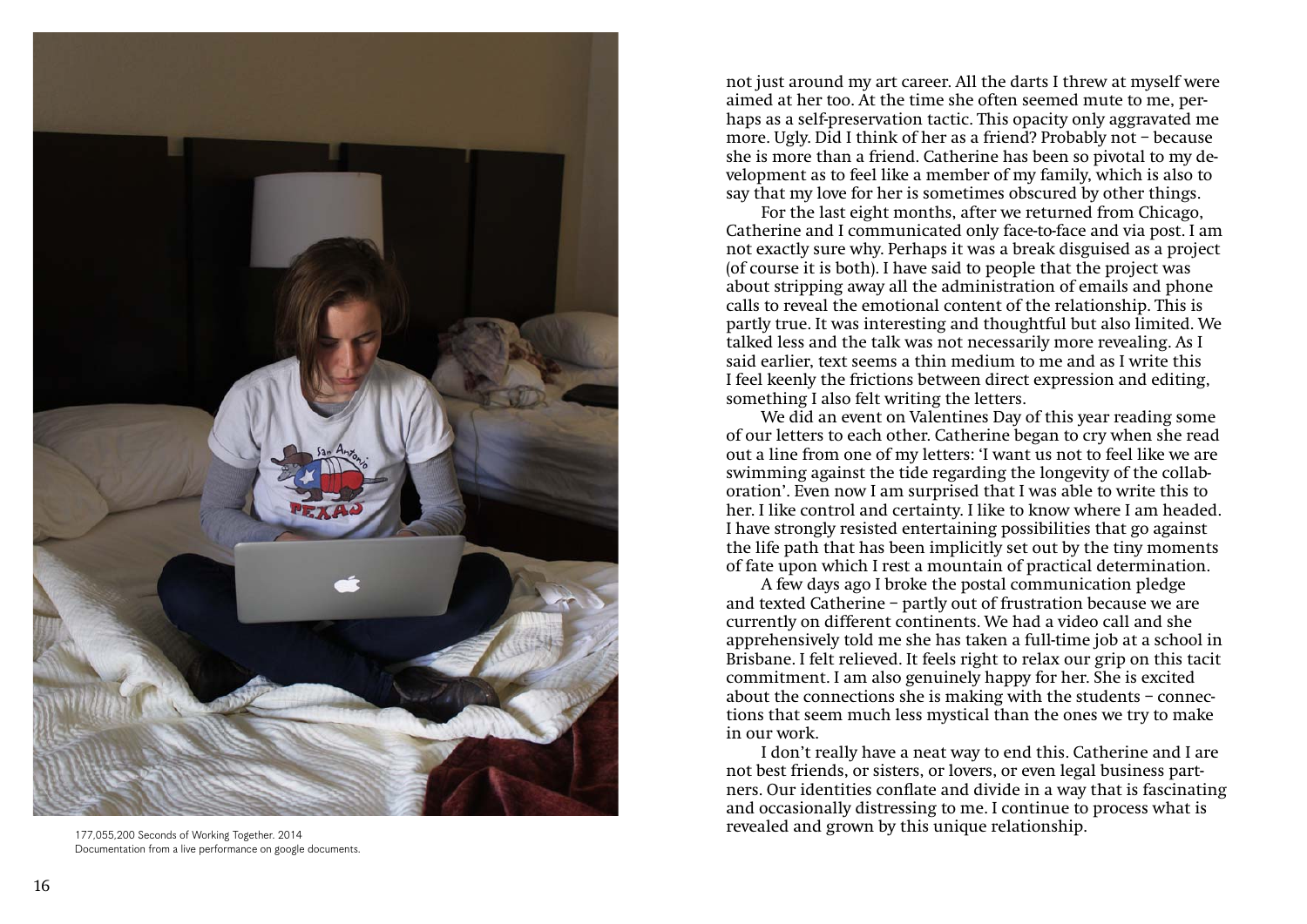

I hate the way I don't hate you. 2014 Photograph: Catherine or Kate



CorK Board (Second City Training Center). 2014 Photograph: Marc Morel



Sometimes, (mostly when we are living in each other pockets, so maybe it's not a big deal) I have this feeling of wanting to entirely reconcile our differences.<br>Which it know in my head is ridculous - but all the same it i

#### Things I find interesting:

Things! Informersing:<br>Comedy and its meaning for me and us: I feel I am getting more serious about the idea of meaning, doing something that has meaning, that deepens<br>relations in some way. I have been thinking recently ab case in point).

Things I want for us:<br>I want for us not to feel like we are swimming against the tide regarding the longevity of the practice. Maybe that is not very constructive but it is something I<br>am considering carefully. I want to t your sister than your brother - to talk about and play with this in the work maybe.

I think I have been too complacent about our dynamic and have relied on you too much with regard to making work. I think / that I am getting more comfortable with the idea of 'catherine or kate' as a simply a naming strouture for whatever we desire.

177,055,200 Seconds of Working Together. 2014 Documentation from a live performance on google documents.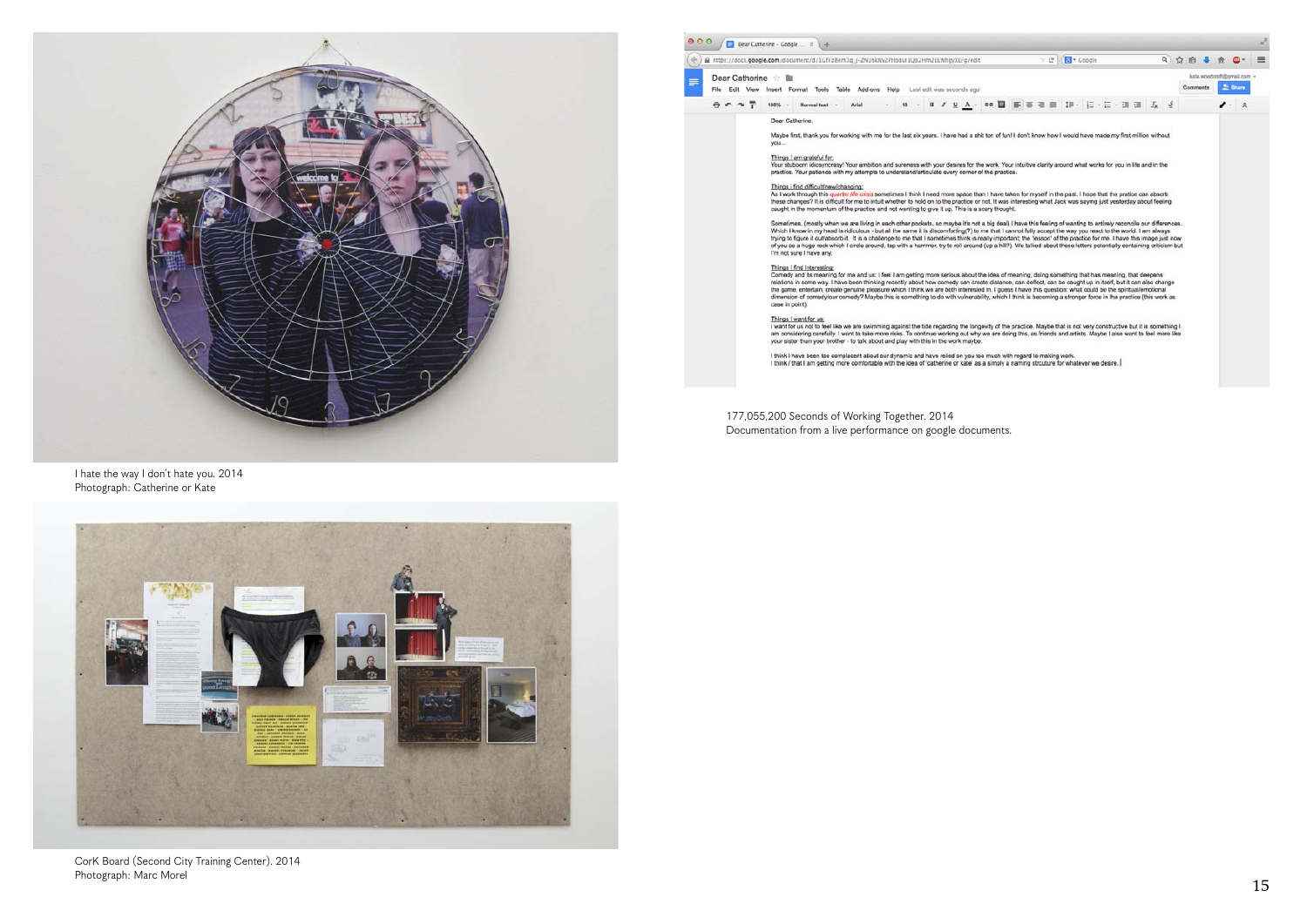

177,055,200 Seconds of Working Together. 2014 Documentation from a live performance on google documents.

#### 177,055,200 Seconds of Working Together. 2014 Documentation from a live performance on google documents.







Comedy Headshots. 2014 Photographs: Catherine or Kate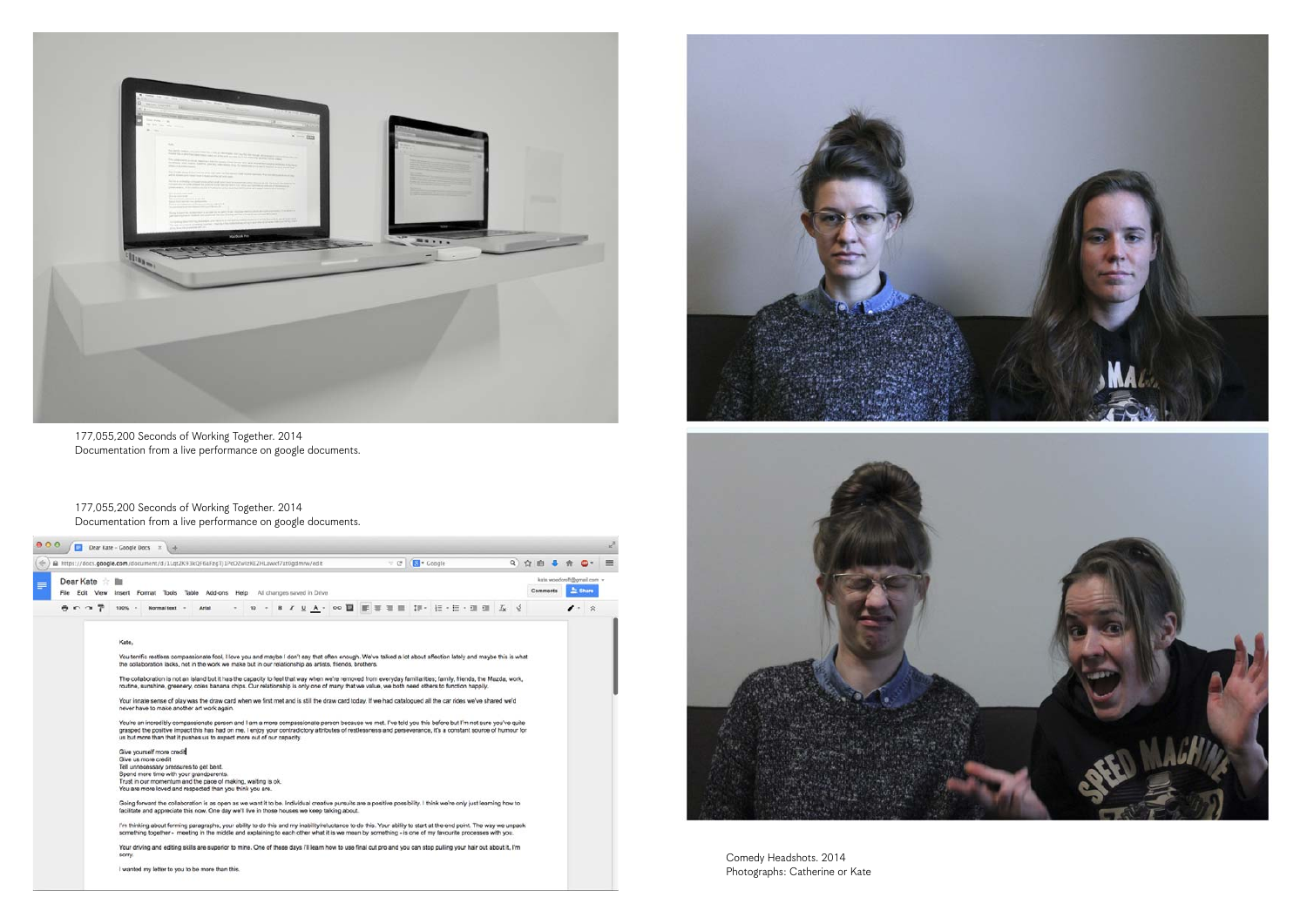

#### Make dinner suits in a day

Write and perform collaborative stand-up comedy Draw pairs of objects we have accumulated over the past five years Independently go on holiday with each others parents Write an analysis of each others work ethic Produce monographs in which all the pages are glued together Sculpt remote control ceramic cars Storyboard each others funerals Make sound works with robotic vacuum cleaners

Build a customised chameleon tank for the pet we want but can't have

Ideas for New Work Grant Application. 2013

Portrait of Catherine or Kate at Second City, Chicago. 2014 Photograph: Lisa Hanna Akroush





Brickbats and Bouquets. 2014 PerformancePhotograph: Adam Blyde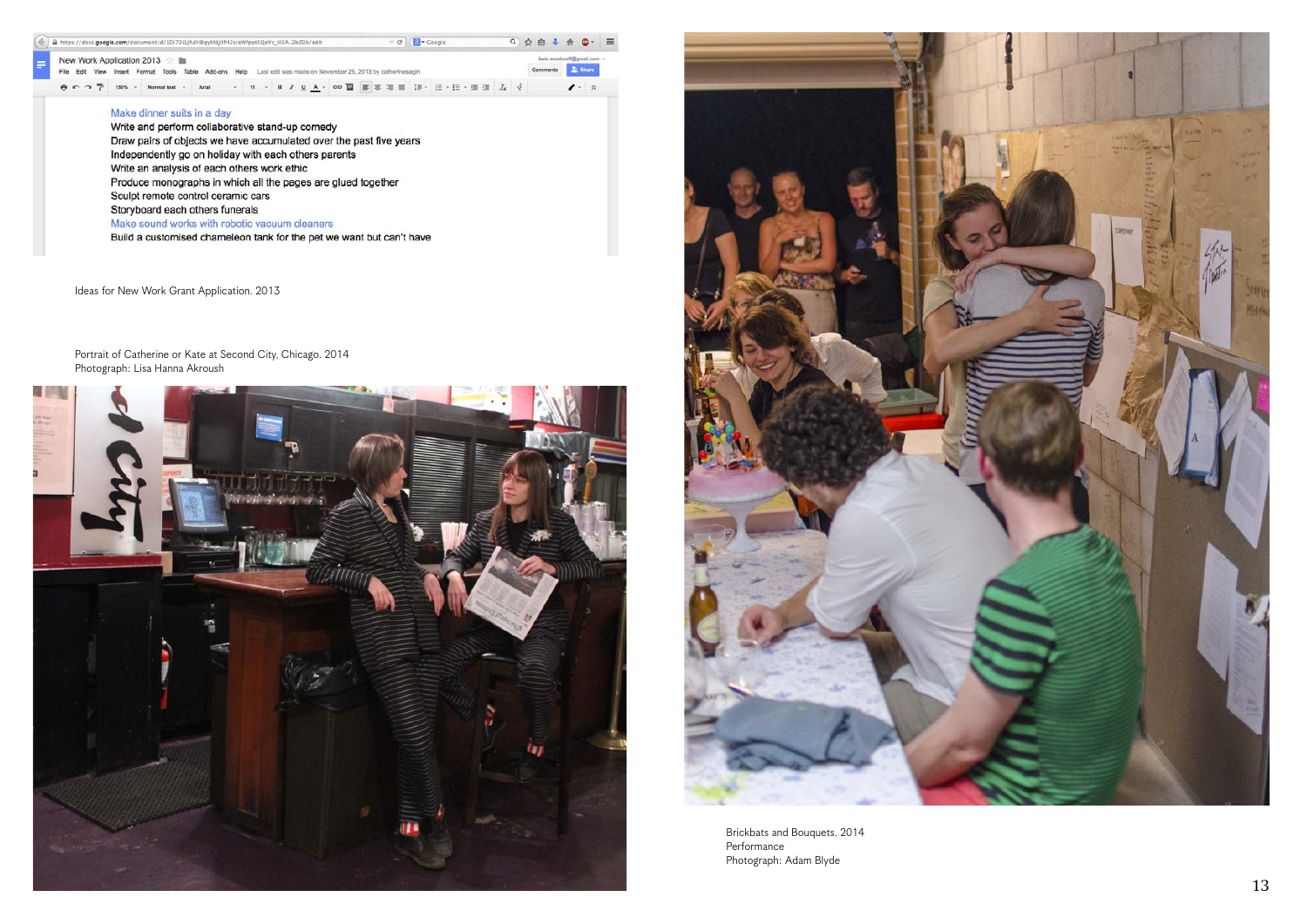great will come of it. Here's lookin at you kid.

#### **Catherine**

Listen you snot nosed little shit, I was taking schrapnel in khe san, while you were crapping into your hands and rubbing it on your face. You eat dog crap for breakfast geek.

#### **Kate**

I don't regret the things I've done, but those I did not do. Today I consider myself the luckiest man on the face of the earth.

#### **Catherine**

I call that bold talk for a one-eyed fat man.

#### **Kate**

Even a blind man can see that you're beautiful.

#### **Catherine**

If I had a dog with a face like yours, I'd shave his ass and teach him to walk backwards. It looks to me like the best part of you ran down the crack of your mama's ass and ended up as a brown stain on the mattress.

#### **Kate**

I wish I knew how to quit you.

#### **Catherine**

I don't give a fuck about our moral conundrum you meat-headed shit sack.

#### **Kate**

I came here tonight because when you realise you want to spend the rest of your life with somebody you want the rest of your life to start as soon as possible.

#### **Catherine**

Sit your five dollar ass down before I make change.

STANFORD SILVERMAN - CHUCK HANDLER - DICK FRENCH - DHILLIP DILLER - JOE RIVERS -TONY FEY - SAMUEL BERNHARD -*JEFFREY CAROFALO - MARTIN CHO -*RUSSELL BARR - GIDEON RADNER - ELI MAY - ANTHONY POEHLER - DEAN MICHOLS - LIMDON TOMLIN - BLAINE BOOSLER - BENNY WHITE - KIRK WIIC -MACNUS SZUBANSKI – SIR EDMUND EVERAGE - REUBEN WILSON - RAYMOND DRATCH - DARRYL CHANNING - JULIUS LOUIS-DREYFUS - EDWARD DEGENERES

Suck My Dick. 2013

#### **Brickbats and Bouquets**

By Catherine or Kate. November 11, 2014

In Catherine or Kate's studio, surrounded by friends celebrating Kate's 26th birthday, Catherine brings out a birthday cake. She hugs Kate and they remain in an embrace for the entire scene.

#### **Catherine**

Happy Birthday you warthog faced buffoon. You pompous, stuck-up, snot-nosed, english, giant twerp, scumbug, fuckface, dickhead, asshole.

#### **Kate**

Catherine, I think this is the beginning of a beautiful friendship.

#### **Catherine**

The day I need a friend like you I'll just have myself a little squat and shit one out. You're an inanimate fucking object.